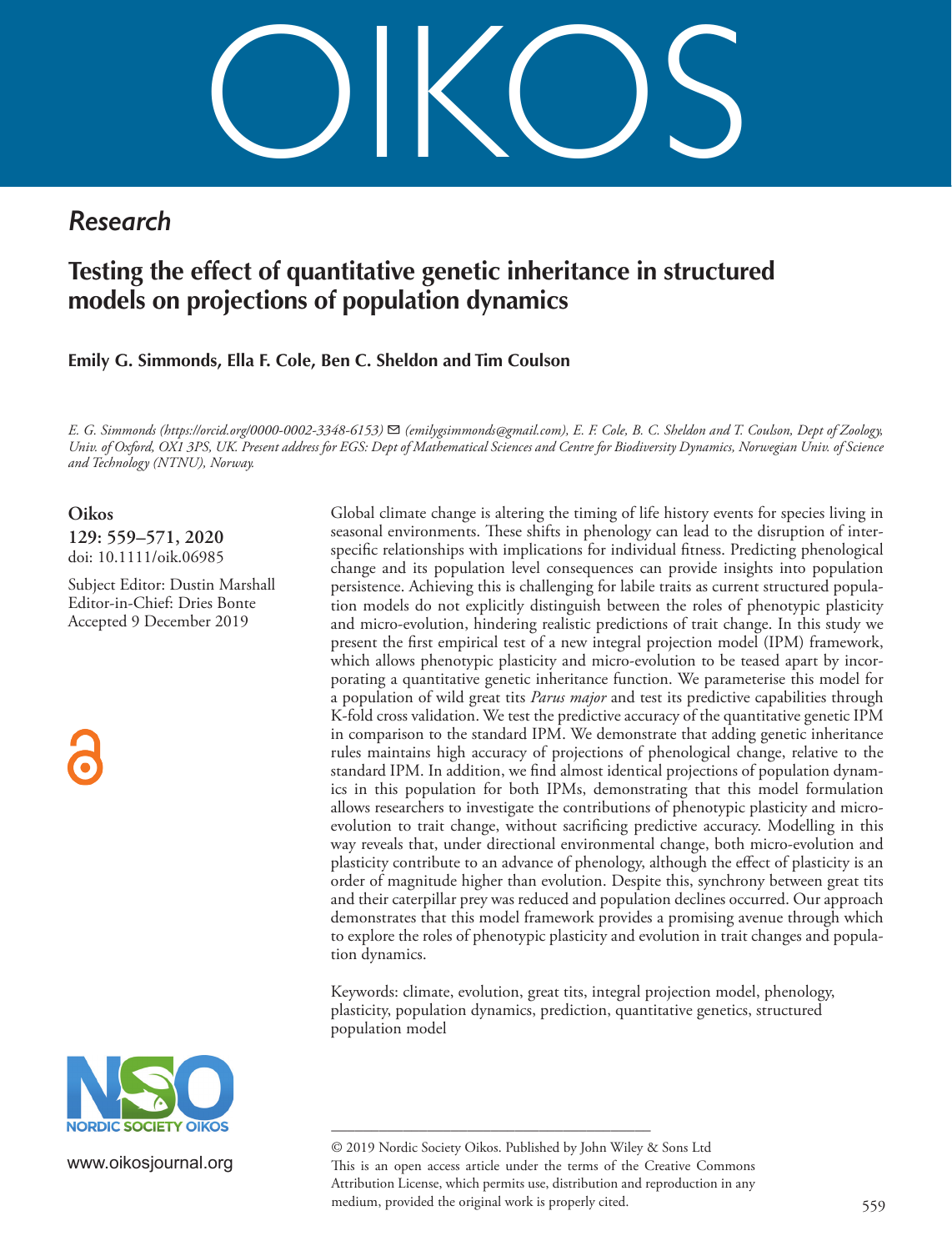# **Introduction**

Rapid climate change is altering biological populations across the globe (IPCC 2007). Average temperatures are increasing and seasonal patterns are shifting, with springs occurring earlier (Parmesan and Yohe 2003, Parmesan 2007) and autumns later (Gallinat et al. 2015). One of the most widely observed responses to the current climatic shifts is phenological change; an alteration of the timing of life history events. Phenological change has been observed across almost all taxonomic groups (Menzel et al. 2006, Cleland et al. 2007, Gallinat et al. 2015, Thackeray et al. 2016), and across a multitude of life history events from migration (Lehikoinen and Sparks 2010), reproduction (Crick et al. 1997, Both et al. 2004, Both and Visser 2005, Durant et al. 2007, Charmantier et al. 2008), and emergence from hibernation (Ozgul et al. 2010), to senescence of leaves (Gallinat et al. 2015). Different species have different degrees of environmental sensitivity (adaptive plasticity) and plasticity (Cushing 1969, Durant et al. 2007, Thackeray et al. 2010), consequently rates of spring advance have been highly variable (Parmesan and Yohe 2003, Menzel et al. 2006, Both et al. 2009). These uneven patterns of response have been hypothesised to lead to mismatches between interacting species, which rely on temporal synchrony between interspecific life history events (Cushing 1969, Durant et al. 2007, Singer and Parmesan 2010, Reed et al. 2013).

Whether mismatch will occur depends on both the plastic responses of the interacting species and evolutionary change. Phenotypic plasticity is the primary mechanism by which phenological matching is achieved in inter-annually variable environments (Charmantier et al. 2008, Chevin et al. 2010, Charmantier and Gienapp 2014, Chevin and Lande 2015). However, whether the degree of plasticity that evolved in fluctuating environments will be sufficient under directional change is not known; some evolution may be required to maintain synchrony. Several studies have suggested that the contribution of plasticity to phenology is high and heritability low, therefore limiting the capacity to evolve in response to selection pressure (Vedder et al. 2013, Charmantier and Gienapp 2014, Gienapp et al. 2014). However, the incorporation of these processes in population models of natural populations has been limited. Teasing apart the contribution of ecological and evolutionary processes in phenological responses is a key step to understanding how phenological synchrony changes and identify processes that may disrupt it. Despite a wealth of research on phenology and its importance for individual fitness (Reed et al. 2013, Plard et al. 2014), our understanding of the mechanisms behind phenological change, how this influences phenological synchrony and how this translates to changes in population dynamics, is poorly developed (Miller-Rushing et al. 2010, Bennett et al. 2015, Johansson et al. 2015).

In order to address this gap, we need a model that can not only track population dynamics but also evolution and plasticity through time. Modelling frameworks now exist, which can achieve this. Such models were introduced in

Childs et al. (2016) and Coulson et al. (2017), which extend the integral projection model (IPM) to include quantitative genetics. Standard IPMs are relatively easy to parameterise using data collected from the field using standard statistical analyses (Ozgul et al. 2010), and offer the potential to address questions of joint trait and population dynamics. Evolutionarily explicitly IPMs, which we implement here, are more complex to parameterise and require detailed pedigree information. However, they also offer the potential for greater insights into evolutionary processes. It is currently unknown whether these models will be useful for producing projections for actual systems or whether they perform any better than the standard IPM in terms of accuracy of projections of trait and population dynamics.

In this study we use a population modelling framework to address questions about the role of ecological and evolutionary processes in phenological change, and the level of model complexity needed to capture them. We present the first empirical use of the extended IPM framework introduced by Coulson et al. (2017). This framework allows us to tease apart the contributions of plasticity and evolution to phenological change. We construct two density-dependent IPMs, a standard IPM and one with a quantitative genetic inheritance function (sensu Coulson et al. 2017). We parameterise these models using long-term data from a population of great tits *Parus major* in Wytham Woods. The timing of reproduction in this population plays an important role in reproductive success. Individuals hatching chicks around 13 days prior to their prey species' peak abundance (winter moth caterpillar *Operophtera brumata*) fledge the most chicks (Simmonds et al. 2017). Phenology of both the great tits and the winter moth caterpillars are advancing (Charmantier et al. 2008). The phenology and demography of this population has been recorded in a standardised way since 1960, providing an exemplary dataset to test model performance.

We use our parameterised models to address three specific aims:

- 1. To test whether adding a quantitative genetic inheritance function to an IPM improves accuracy of projections relative to a standard IPM, as assessed through cross validation.
- 2. To explore the contribution of plasticity and microevolution to phenological change using the quantitative genetic IPM.
- 3. To assess whether phenotypic plasticity and microevolution can maintain trophic synchrony under directional environmental change.

# **Methodology**

# **General model description**

In this study we build and parameterise two integral projection models (IPMs) (Easterling et al. 2000). One is a standard IPM, the second adds a quantitative genetic inheritance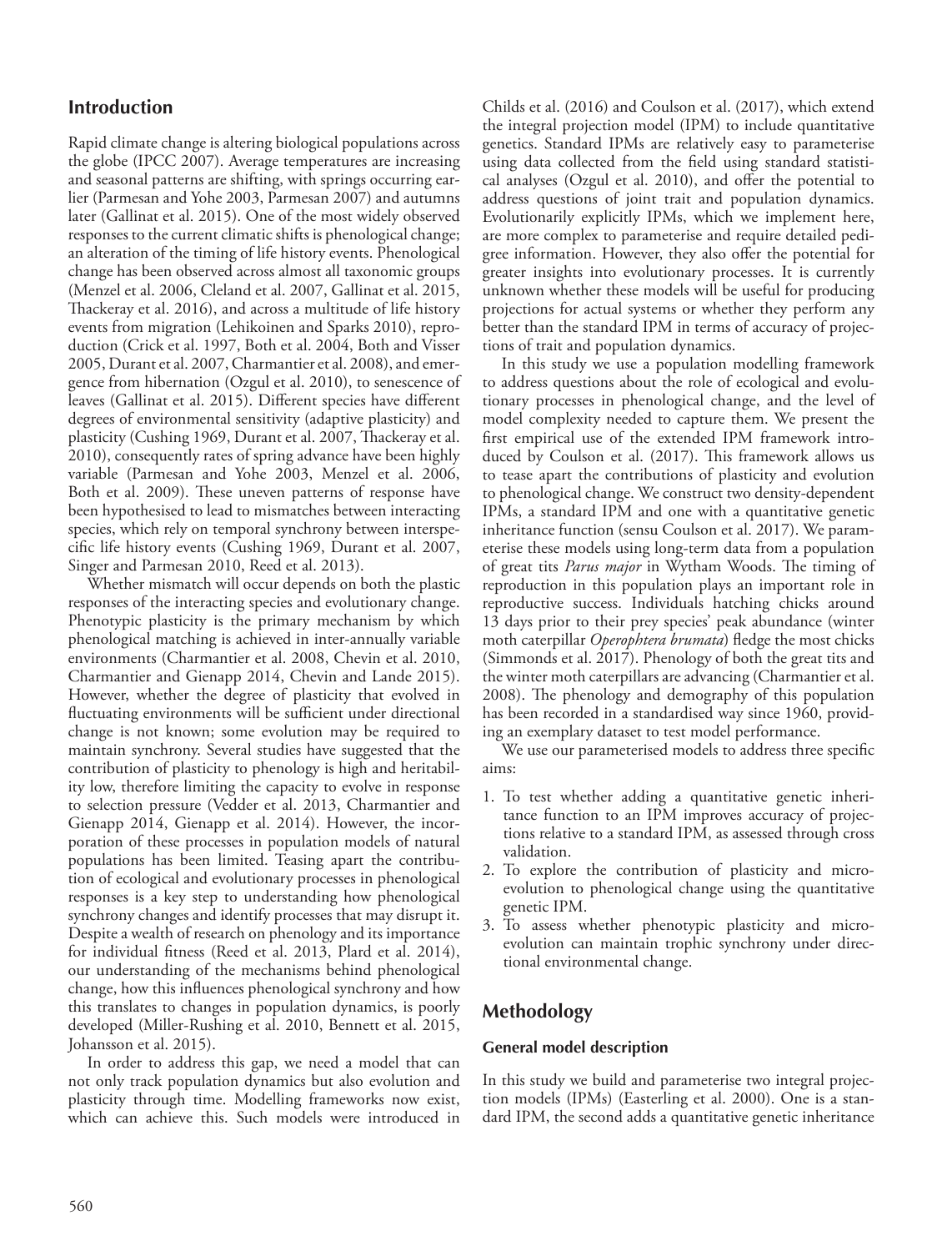function (Coulson et al. 2017). Both of these IPMs consist of four classes of fundamental demographic functions; survival, development, recruitment and inheritance. These fundamental functions capture the survival of individuals from one year to the next, change in the focal trait for survivors, the number of new individuals that recruit to the population in the next year, and their inherited trait values, respectively. The basis of these models has typically been phenomenological. Coulson et al. (2011) extended the IPM framework to include population genetics. It has been further extended in 2016 by Childs et al. to incorporate quantitative genetics into the inheritance function, and by Coulson et al. (2017) to explicitly distinguish some forms of phenotypic plasticity from micro-evolution. Coulson et al.'s framework (2017), the one which we implement here, has several differences to the standard IPM. The primary development, based on Childs et al. (2016) is the inclusion of a genetic inheritance function based on quantitative genetic assumptions.

Our model framework is similar to that introduced by Childs et al. (2016) both in its application and model structure. Childs et al.'s model tracked the bivariate distribution of a breeding value and the phenotypic trait itself. The dynamics of the breeding value assumed the infinitesimal model. The aim of their model was to investigate the role of microevolution and selection on labile traits. They used their model to partition the contributions of evolution on trait change via calculation of terms in the age- and sex-structured Price equation. Our model operates slightly differently in that we track the bivariate distribution of the breeding value and the environmental component of the phenotype. Both models make a simplifying assumption that permanent environment effects are negligible, although both approaches could be extended to capture such effects. Our model has an additional simplifying assumption of identical demography for both sexes such that males and females do not need to be separated into different classes, reducing the dimensionality of the model. Our framework is formulated to make the environmental dependence of the phenotype more explicit. The two components of the phenotype can always be isolated and can change independently. This is the first time an IPM-based model has been parameterised to simultaneously examine the interplay between plasticity and evolution on ecological and evolutionary dynamics.

The standard IPM framework tracks a distribution of traits (*Z*) through time. In the quantitative genetic IPM framework, we track a bivariate distribution of breeding values (*G*) and environmental components (*E*) of a trait. These two components can be combined to create a distribution of phenotypes: we assume  $Z(G, E) = G + E$ . The *E* component of the phenotype changes at each time step based on the fixed effects of environmental conditions at that time step, making the trait labile. An underlying assumption of this approach is that the breeding value (*G*) remains fixed for life across the environments that an individual experiences, therefore, development cannot alter the conditional distribution of breeding values. The conditional distribution of *G* can only be altered

by the survival and recruitment functions, which operate on the entire phenotype and the inheritance function. Here we implement a single sex, infinitesimal model, with breeding values for the offspring cohort defined by a Gaussian distribution with a mean of the selected mothers and variance defined by the additive genetic variance. In this model, we have assumed the widely used infinitesimal model of inheritance, specifically, we assume that selection does not erode genetic variance and the offspring breeding value is normally distributed in each cohort (Lynch and Walsh 1998, Walsh and Lynch 2018). This is one aspect where our model diverges from the one in Childs et al. (2016). The quantitative genetic aspect of our model assumes that males and females have identical demography, the implicit assumption is that selection acts the same way in males and females with respect to the breeding value of this trait, and that assumption is currently very difficult to test. While this is a simplifying assumption and any deviation from this could impact our results, we have no evidence from the study population to suggest that this is not the case. For instance, males and females have been found to show similar survival rates (Culina et al. 2015). A single sex model was chosen as males are typically assumed to have little influence on breeding times in great tits (van Noordwijk et al. 1980). Effects of males have found for lay date but not clutch size (Germain et al. 2016). These effects were an order of magnitude lower than that of females, however, as the male and female effects positively covaried, including males did increase the overall heritability of the trait (Germain et al. 2016). In light of these findings, our results could be interpreted as a potential slight underestimate of the evolutionary potential of phenological traits. But we would expect the contribution of males to be small relative to that of females.

The development and inheritance functions have the effect of redistributing *E* within each value of *G* in the bivariate distribution. Through this method of tracking the bivariate distribution of *G* and *E*, it is possible to isolate effects of ecological and evolutionary processes involved in quantitative trait and population dynamic change. Such distinction is not possible from the single distribution in a standard IPM.

The equations for the standard IPM and the extended approach are given below (Eq. 1, 2, respectively) where *Z* is the trait at *t*,  $Z'$  is the trait at  $t+1$ ,  $N(Z, t)$  is the distribution of the trait at time *t*,  $N(Z', t+1)$  is the distribution of the trait time *t*+ 1. *S*(*Z*, θ, *t*), *R*(*Z*, θ, *t*), *D*(*Z*′|*Z*, θ, *t*) and *H*(*Z*′|*Z*, θ, *t*) are the survival, recruitment, development and inheritance conditional on the phenotype and environment at time *t*(θ). *G* and *E* in Eq. 2 are the breeding value and environmental component of the phenotype at time *t*, respectively. *E*′ represents the environmental component of the phenotype at time *t* + 1. The survival and recruitment functions are conditional on both the environment at time *t* and *t*−1 (θ′), due to lagged effects of spring conditions immediately before the census. Evolution occurs in our model as a response to natural selection – a within generation process that alters the distribution of breeding values via viability selection (the survival function) and fertility selection (the recruitment function).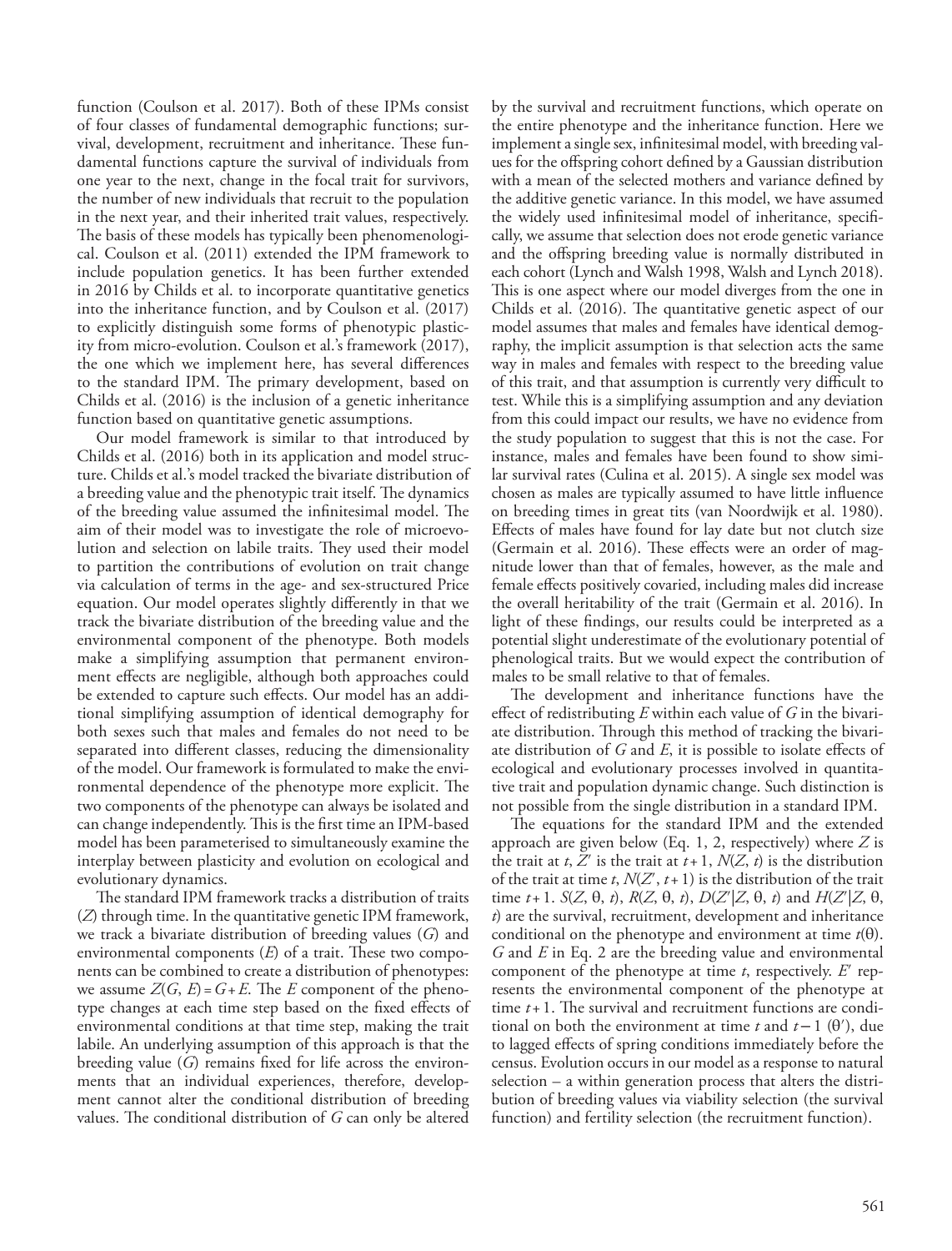$$
N(Z',t+1) = \int [D(Z'|Z,\theta,t)S(Z,\theta,t) + H(Z'|Z,\theta,t)R(Z,\theta,t)]N(Z,t)dZ
$$
  

$$
N(G',E',t+1) =
$$
 (1)

$$
\iint [D(E'|G,E,\theta,t)S(G,E,\theta',t) + H(G',E'|G,E,G,\theta,t)R(G,E,\theta',t)] \tag{2}
$$
  

$$
N(G,E,t)dGdE
$$

#### **Data for parameterisation**

#### *Study system*

In this study we used population census and phenological records from approximately 6000 individuals from 1961 to 2010. Details of data used in parameterisation are shown in Table 1.

Great tits maximise reproductive success when they hatch their eggs 13 days prior to population-wide caterpillar peak abundance (Simmonds et al. 2017). Typically phenology has been explored by analysing lay date, but hatch date is a better indicator of matching between chick energetic needs and peak caterpillar availability as non-trivial phenology adjustments are possible after laying (Simmonds et al. 2017), so

we use hatch date as our phenological trait here. Phenology of great tits has been advancing over recent decades and has generally kept pace with that of their caterpillar prey (Charmantier et al. 2008). This is assumed to be driven by plasticity and it is not known how long it will continue.

Precipitation, temperature and beech mast index were chosen as the key environmental variables for this analysis because they have been previously linked to population dynamics, and phenology in passerine birds (Raven et al. 2005, Sandvig et al. 2017) and specifically in tit species (*Paridae*) (Van Balen 1980, Perdeck et al. 2000, Payevsky 2006, Grøtan et al. 2009). These cover both spring and winter conditions, therefore investigating the influence of the weather throughout the year.

Long-term data (from 1960 to 2015) were collected through population censuses of the nest box breeding population of great tits in Wytham Woods (~6000 individuals over this period). Censuses have been conducted using a standardised procedure since 1960 (Perrins 1965, Perrins and McCleery 1989) and provide data on breeding phenology, clutch size, reproductive success, survival and a detailed social pedigree. In addition to the spring breeding census, mist netting is conducted throughout the winter within Wytham Woods.

Table 1. Details of the variables used in parameterisation. \*These variables are used as response variables in the demographic functions. \*\*These variables end in the calendar year following the current breeding season e.g. winter temperature would end in February 2001 for the 2000 breeding season.

| Variable name                                   | Units                         | Details                                                                                                                                                                                                                   |
|-------------------------------------------------|-------------------------------|---------------------------------------------------------------------------------------------------------------------------------------------------------------------------------------------------------------------------|
| Population census and phenology data            |                               |                                                                                                                                                                                                                           |
| Survival*                                       | $0$ or $1$                    | Individual survived to next season (1) or did not (0)                                                                                                                                                                     |
| Number recruited*                               | Number of chicks              |                                                                                                                                                                                                                           |
| Hatch date $(t+1)^*$ (numeric)                  | Days since 1 April            | Date on which first chick hatched in a nest. This is a maternal trait, i.e. it<br>is when the first egg hatches in the 11 nest the mother laid eggs in.<br>Only available for individuals surviving beyond the focal year |
| ID                                              | Factor                        | Unique identifiable ring number of breeding female                                                                                                                                                                        |
| Nest box                                        | Factor                        | Identity of the nest box used by an individual for its breeding attempt                                                                                                                                                   |
| Hatch date (numeric)                            | Days since 1 April            | Date on which first chick hatched in a nest. This is a maternal trait, i.e. it<br>is when the first egg hatches in the nest the mother laid eggs in.                                                                      |
| Synchrony (numeric)                             | Days of mismatch              | Hatch date minus the date of caterpillar peak abundance                                                                                                                                                                   |
| Clutch size (numeric)                           | Number of eggs                | Maximum number of eggs observed in the nest                                                                                                                                                                               |
| Age                                             | 1 or 2                        | $1 =$ first year bird, $2 =$ older than first year. More detail in Supplementary<br>material Appendix 1 Section A1                                                                                                        |
| Immigrant                                       | True/False                    | Whether a bird was born in Wytham Wood or not                                                                                                                                                                             |
| Section                                         | Factor                        | Section of the woodland                                                                                                                                                                                                   |
| Mother ID                                       | Factor                        | Unique identifiable ring number of the mother of the breeding female                                                                                                                                                      |
| Year                                            | Factor                        | Year of the nesting attempt                                                                                                                                                                                               |
| Population size (numeric)                       | Number of breeding<br>females | For total population                                                                                                                                                                                                      |
| Environmental data                              |                               |                                                                                                                                                                                                                           |
| Date of peak caterpillar<br>abundance (numeric) | Days since 1 April            | Median date on which first instar winter moth larvae descend to ground<br>to pupate                                                                                                                                       |
| Spring temperature (numeric)                    | Mean °C                       | Mean of mean daily temperatures from 1 March to 9 April (Met Office<br>2009, Hollis and McCarthy 2017)                                                                                                                    |
| Winter temperature** (numeric)                  | Mean $\mathrm{C}$             | Mean of mean daily temperatures from 1 December to 28/29 February<br>(Met Office 2009, Hollis and McCarthy 2017)                                                                                                          |
| Spring precipitation (numeric)                  | mm                            | Sum of precipitation from 1 April to 31 May (Radcliffe Meterological<br>Station 2016)                                                                                                                                     |
| Winter precipitation** (numeric)                | mm                            | Sum of precipitation from 1 December to 28/29 February (Radcliffe<br>Meterological Station 2016)                                                                                                                          |
| Beech mast index**                              | Factor                        | $0 = no$ mast, $1 =$ little mast, $2 =$ high mast                                                                                                                                                                         |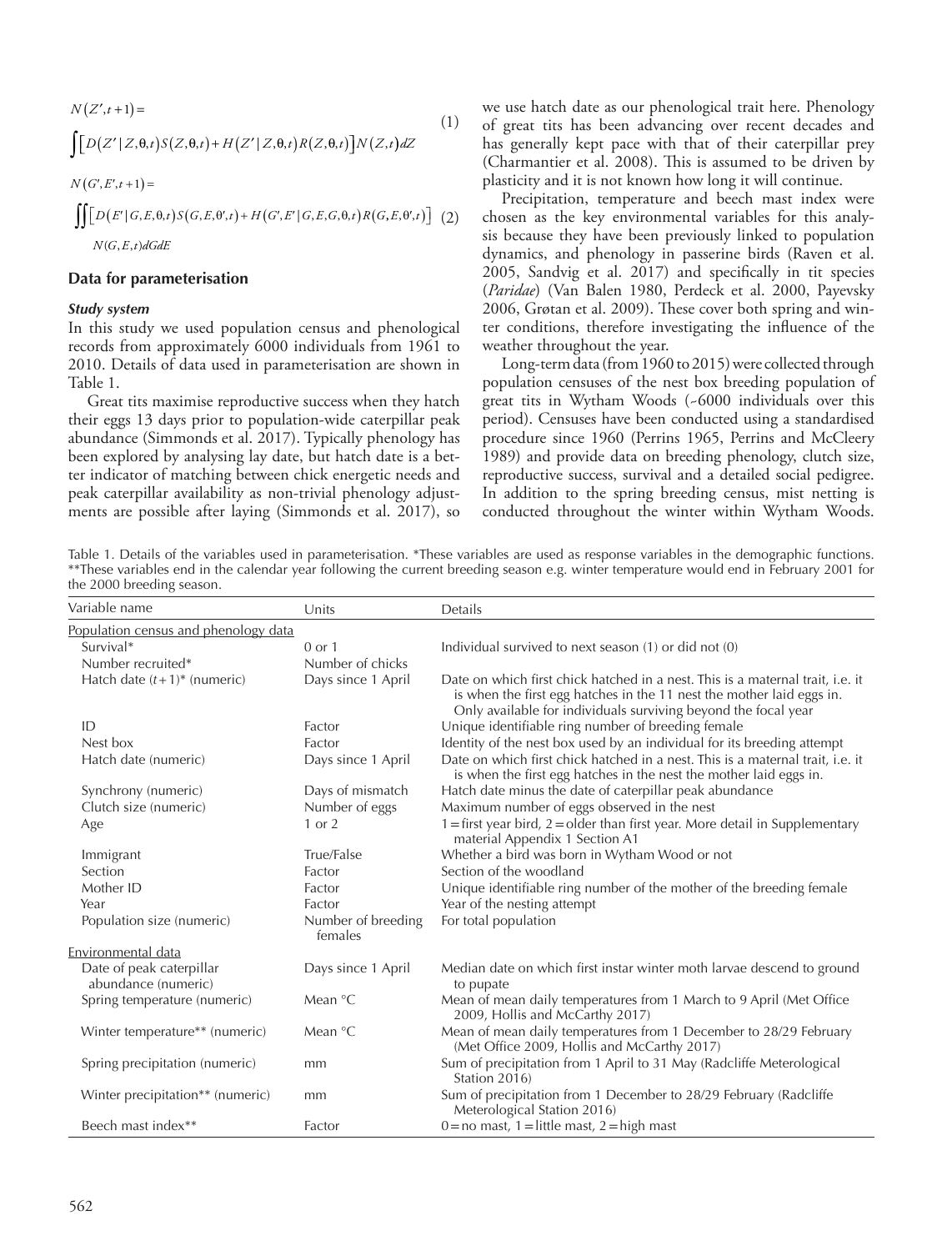Any new birds caught over winter are fitted with uniquely identifiable metal leg rings and radio-frequency identification tags and age, sex and morphometric data are recorded.

All numeric variables, including hatch date, were scaled across years (mean subtracted and divided by the standard deviation) to ensure comparable effect sizes. Census years run from 1 June to 31 May the following calendar year, so from breeding season to breeding season. All results are interpreted and presented on the original scale. Full details of data collection, data cleaning and sources can be found in the Supplementary material Appendix 1 Section A1.

# **Functional forms and parameterisation of the survival, development and recruitment functions**

The two fundamental functions of survival and recruitment have an identical construction and parameterisation for both the standard IPM and the quantitative genetic inheritance IPM. The development function has the same construction but is implemented differently in the two IPMs. Each of these functions is based on a linear predictor of the form in Eq. 3, where  $β<sub>0</sub>$  is the intercept of a linear regression taking into account effects of any explanatory factors,  $\beta_1$  is the slope of the relationship between the phenotypic trait (*Z*) of interest and the response variable, β*<sup>j</sup>* is the slope of the relationship between explanatory variable *j* and the response variable, and *Xj* is the value of explanatory variable *j* at this time step.

$$
V(Z, X) = \beta_0 + \beta_1 Z + \sum_{j=1}^{n} \beta_j X_j
$$
 (3)

Each function is parameterised from the coefficients from various forms of linear model (explained in detail below and in Supplementary material Appendix 1 Section A2–A5), which assess the relationships between the demographic rates (survival, development and recruitment) and the explanatory variables of interest. Model selection for all functions was performed using stepwise model reduction with an information theoretic approach, using the AIC (Akaike information criterion) as is commonly employed in the phenology field (Hinks et al. 2015, Roberts et al. 2015, Bailey and De Pol 2016, Thackeray et al. 2016). The exception was the inheritance function, due to the Bayesian model optimisation where only standard errors for fixed effects, were used to determine if a variable should be removed, following Wilson (2010).

We performed stepwise model reduction to allow variables to be removed based on their influence on model predictive performance rather than due to a priori decisions about the importance of covariates. The motivation for model selection was to reduce the number of explanatory variables included in our model but retain predictive ability. We were not testing hypotheses related to any of these variables and do not expect that we have found a single best model, simply a balance between simplicity and predictive performance. We systematically removed one variable at a time and assessed the impact on the AIC. Variables to be removed were chosen based on their standard errors, those with estimates less than two times the standard error were candidates for removal. Whether a variable was retained in the model or removed permanently was determined by the ΔAIC. Variables were only retained in the model if removal generated a ΔAIC greater than the model containing the variable.

Some variables were always retained in the statistical models of each function regardless of their standard errors, because these were of biological importance or interest. Candidate variables for model selection that were included in all functions were: spring temperature, spring precipitation, winter temperature, winter precipitation and section of the woodland. Candidate variables included in some functions only were: synchrony and its quadratic, a quadratic effect of hatch date, immigrant status and beech mast index (in survival, development and recruitment), age (in recruitment and development) and clutch size and its quadratic (in recruitment). Each demographic function included the effects of hatch date (the trait value of interest in this study) and population size (to ensure density dependence). These variables were included in every function, regardless of their standard error values because they are of specific biological interest (Coulson et al. 2011). Parameter values are the intercept and beta estimates from the linear model for each demographic rate.

#### *The survival function*

The survival function describes the probability of survival to  $t+1$  as a function of  $Z$  at time  $t$ . The survival function is assumed to be logistic, details of the equations of the functional form are available in the Supplementary material Appendix 1 Section A2. The survival function alters the distribution of *G* and *E*. Natural selection acts through this function, as survival depends on the phenotype.

The parameter values for this function were obtained from a Cormack–Jolly–Seber (CJS) mark recapture model. The CJS model had survival as a binary response variable with logit link function. This not a closed population, however, as individuals primarily migrate during their first year and do not return, immigration is indistinguishable from mortality and therefore they are considered the same in this model.

#### *The development function*

For the quantitative genetic IPM, the development function describes the change in mean *E* from time *t* to *t*+ 1 and the variance around this change. As *G* values are assigned for life, this function redistributes *E* values within each *G* value. The development function captures the extent to which individual phenology is explained by the previous years' phenology in addition to the effect of environmental covariates on phenology. We might expect individuals that hatched their eggs early relative to the population, in absolute terms, at *t* might also have early phenology at *t* + 1 (Thorley and Lord 2015). However, we might expect the effect of previous timing to be considerably lower than the effect of spring temperature at *t* +1. The development function can be approximated as a Gaussian probability function (Easterling et al. 2000) of the expected values of *E* at *t*+1 (*E*′) and its variance, given *E* at *t*.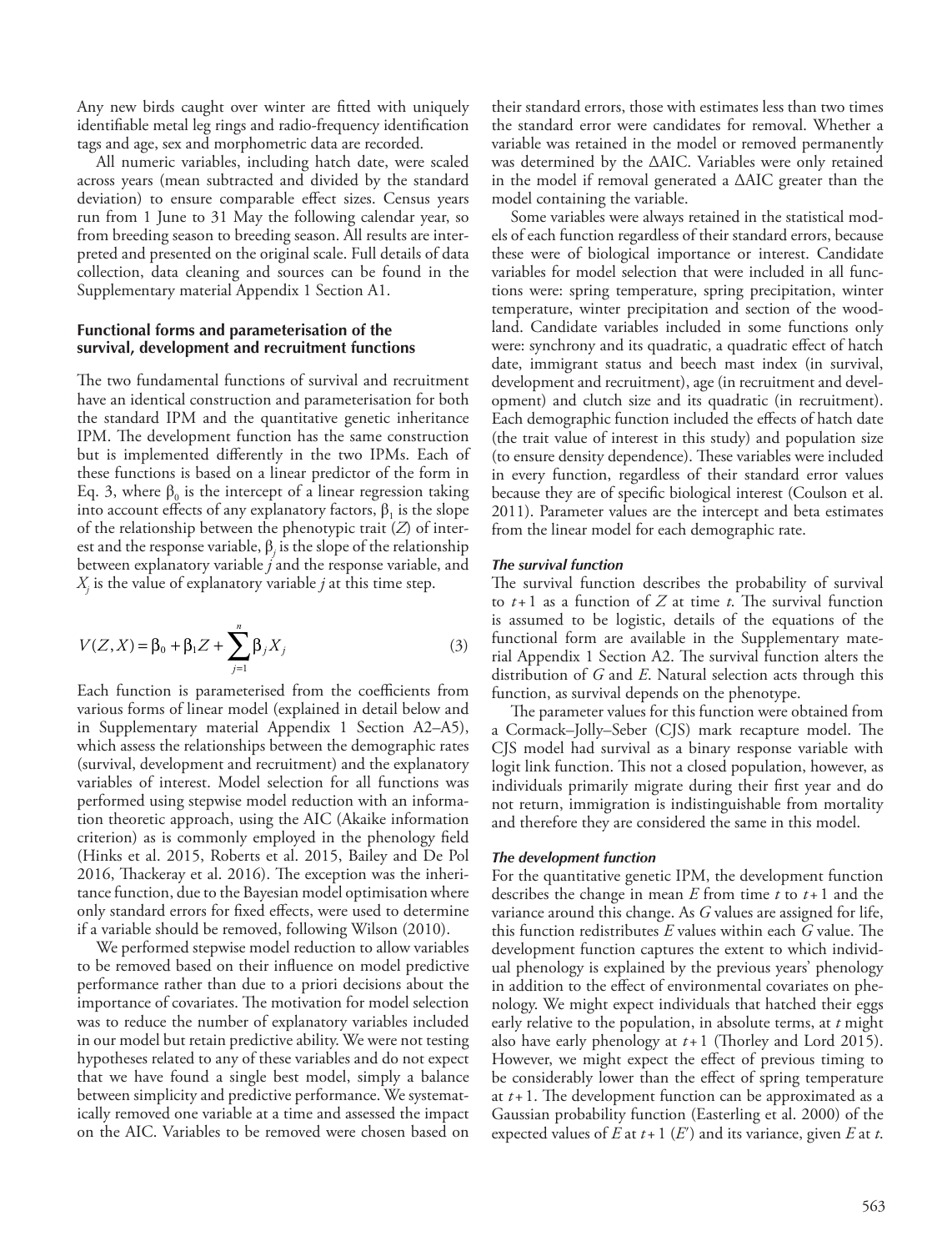Details of the equations of the functional form are available in the Supplementary material Appendix 1 Section A3.

The linear predictor of the expected value was parameterised from a general linear mixed effect model (GLMM) with hatch date at *t*+1 as a response variable with a Gaussian distribution with identity link. As the breeding value remains fixed for life and genetic variation explains little of the phenotypic observations, we assume the dynamics of *Z* (hatch date) and *E* are sufficiently similar to parameterise this function on *Z*. The variance of the function,  $\sigma^2$ , was taken as the variance of the residuals around the fitted relationship from the GLMM. We model the variance as the same at each *t*, regardless of environmental conditions as it showed no relationship with any explanatory variables in the model. Due to the inclusion of age in this function, we implemented two formulations of the development function in both IPMs, one with an intercept representing juvenile birds (first year breeding) and the second with an intercept for birds older than one year. This makes the models age structured.

For the standard IPM functional form and parameterisation of the development function is the same except that it operates on the phenotype (*Z*) as a whole not on *E*. This is because in a standard IPM we track only a single distribution of *Z* not a bivariate distribution of *G* and *E*.

#### *The recruitment function*

The recruitment function describes the number of offspring produced by an individual with each *Z* value, which survive to recruit to the population at *t*+1. Details of the equations of the functional form are available in the Supplementary material Appendix 1 Section A4. The recruitment function alters the distribution of *G* and *E*. Natural selection acts through this function, as reproductive success depends on the phenotype.

The parameter values for this function were obtained from a Poisson GLMM with number of recruits as response variable (count data) and a log link function.

Both the survival and recruitment functions include lagged environmental effects from spring conditions in *t*−1.

#### *The inheritance function of the standard IPM*

This inheritance function describes the change in hatch date given the mother's mean hatch date and the environmental conditions at *t*. The inheritance function, like development, can be approximated as a Gaussian probability function. Details of the equations of the functional form are shown below and in the Supplementary material Appendix 1 Section A5. Equation 3, describes the expected values of  $Z$  at  $t+1$  ( $Z'$ ) and its variance, given *Z* at *t*. *V*(*Z*, *X*) is the linear predictor from Eq. 3, which gives the value of  $Z'$  given the environmental conditions at *t*+1.  $\sigma^2$  is the variance of the probability function.  $H(Z|Z, \mathbf{z})$ *X*, θ, *t*) is the probability distribution of *Z* at *t*+1, given the *Z* and the environmental conditions at  $t+1$  (θ).

$$
H(Z' | Z, X, \theta, t) = \frac{1}{\sqrt{2\pi\sigma^2}} e^{-\frac{(Z - V(Z, X))^2}{2\sigma^2}}
$$
(4)

This function was parameterised using the coefficients from a GLMM with daughter hatch date as the response variable with Gaussian distribution and an identity link.

#### *The inheritance function of the quantitative genetic IPM*

The quantitative inheritance function consists of two elements. The first captures genetic inheritance. This is done assuming an infinitesimal model of quantitative genetic inheritance, where selection occurs but additive genetic variance is maintained and normally distributed. At each time step the breeding values of offspring are generated from a random normal distribution. The mean of the breeding values of the selected mothers (those that produced recruits) defines the mean of the distribution of offspring breeding values at *t* + 1. The variance is defined as additive genetic variance from the animal model (Wilson et al. 2010), therefore variance does not erode during our simulations. Equation 5 represents this first element of inheritance where  $G_{O_{t+1}}$  is the distribution of breeding values of offspring at  $t+1$ ,  $G_{R,t+1}$  is the distribution of breeding values of selected mothers at  $t+1$  and  $V_A$ is the additive genetic variance.

$$
G_{O,t+1} \sim N(G_{R,t+1}, V_A)
$$
 (5)

The second element represents non-genetic inheritance which are changes in plasticity. This part of the function redistributes *E* values within each *G* value. This environmental effect can be interpreted as the plastic component of the phenotype. Hatch date is a trait influenced by genes, the maternal environment and the external environment. Although here we assume that permanent environment effects are negligible. Each female offspring has a genetic predisposition to a certain hatch date but also matches the local environment through *E*. This element has a functional form that is the same as the standard IPM, but operates on the expected values of *E* at  $t+1$  (*E*<sup> $\prime$ </sup>) and its variance, given *E* at *t* (Eq. 6).

The linear predictor of the expected values was estimated mechanistically using a quantitative genetic approach through the animal model (Wilson et al. 2010). This included the breeding value as a random explanatory variable within the model, allowing estimation of the variance of breeding values in the population (additive genetic variance), as well as maternal effect and permanent environment effect. We included fixed explanatory variables of section of woodland, population size, spring temperature, winter temperature, spring precipitation and winter precipitation. The variance of the Gaussian function,  $\sigma^2$ , was taken as the total phenotypic variance estimated by the animal model minus the additive genetic variance (the residual environmental variance).

$$
H(E' | E, X, \theta, t) = \frac{1}{\sqrt{2\pi\sigma^2}} e^{-\frac{(E - V(E, X))^2}{2\sigma^2}}
$$
(6)

Social pedigree is used to infer relatedness, therefore only individuals that appear in the pedigree could be used here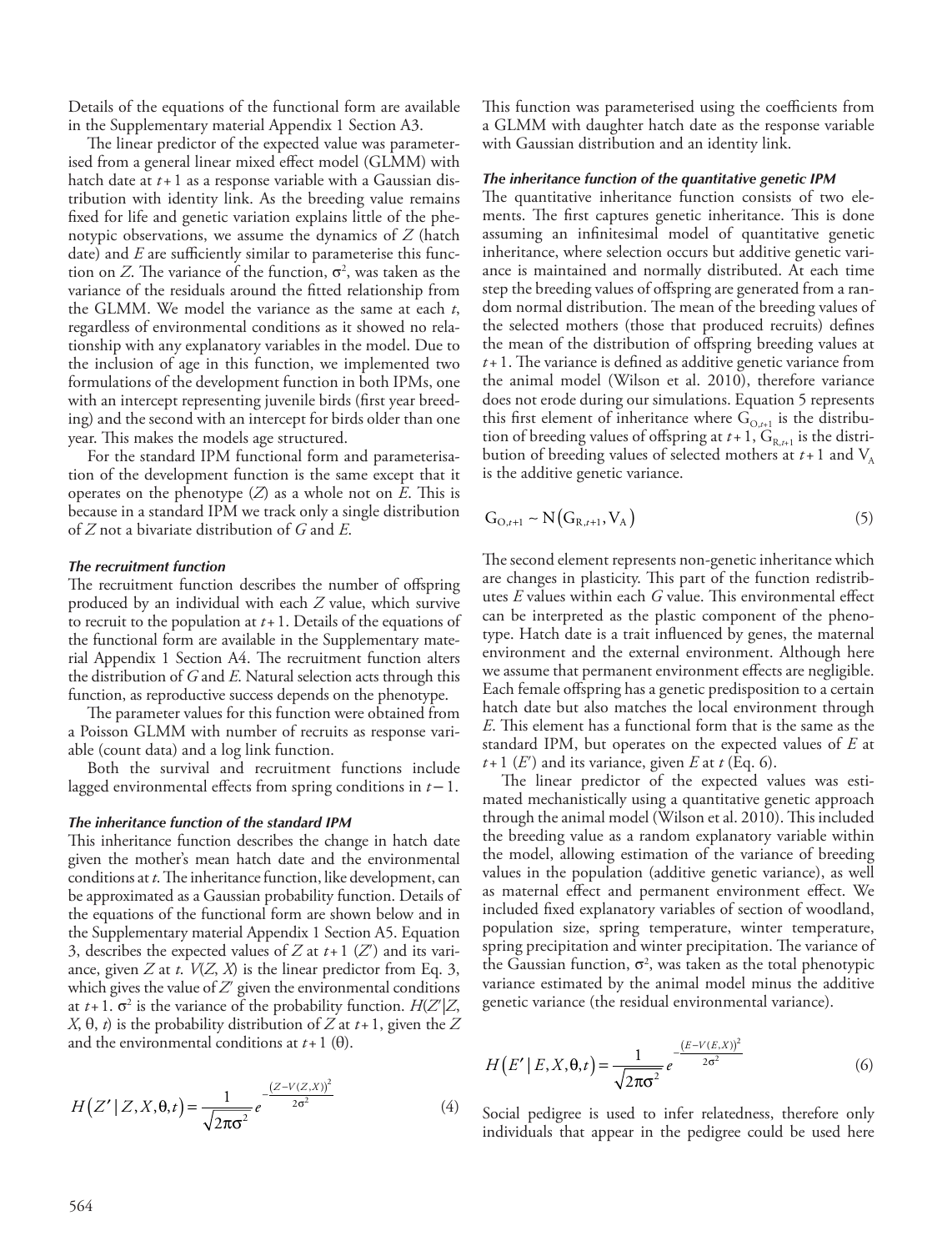(n=5855). For females social pedigree should represent accurate genetic relationships, however there are rare instances of females laying eggs in nests other than their own as illustrated by observed mixed species broods (found to be 3% in blue tits and great tits (Barrientos et al. 2015)). For males on the other hand, a social pedigree will have a higher number of incorrectly assigned relationships. Even in socially monogamous bird species extra pair paternity occurs in on average 11.1% of offspring (Griffith et al. 2002). Extra pair paternity was measured at 13% in our study population (Patrick et al. 2012).

### *Caterpillar peak abundance*

The timing of the peak abundance of the winter moth caterpillar is also predicted at each time step in the model simulations using a linear predictor (Eq. 3). This function is parameterised from a linear model of the date of peak caterpillar abundance against environmental explanatory variables of spring temperature, spring precipitation, winter temperature, winter precipitation and beech mast index. Predicting caterpillar timing at each time step allows us to calculate temporal synchrony between great tit hatch timing and caterpillar peak abundance at *t*+1.

# **Model testing**

#### *K-fold cross validation*

To test model performance our IPMs were parameterised using a training dataset and then projections were generated for a five-year test dataset (year beginning and ending 20 May) using observed environmental data from the test years. Using this design, we could compare our projected results of the trait value and population size to the observed hatch date and population abundance in the test years (five-fold cross validation).

The full dataset from 1961 to 2010 (1960 was removed due to a vast amount of missing data on parent IDs, birth years and previous breeding attempts) was split into 11 fiveyear sections. In turn, each section was used as a test dataset, removed from the parameterisation process, and then predicted from the resulting model. The remaining 10 fiveyear sections were used as the training dataset from which parameters were generated. This allows predictive capacity of the model to be tested whilst controlling for some of the stochasticity in test years. Through this process we obtained 55 years of predicted population size and trait values, with corresponding observed values, from which we could test predictive accuracy.

Population size and mean hatch date were calculated at each time step in each model. These measures were compared to the observed population size and mean hatch date. Predictive accuracy was assessed using mean absolute error (MAE), the mean absolute difference between observed and predicted values.

#### *Model simulation of 50 years*

To test model performance over a longer time period both IPMs were parameterised using the whole dataset of 50 years. These models were then used to project the population trait- or bivariate-distribution from the same years used to parameterise (1961–2010). Here the training and test datasets are the same, so not independent. Consequently, this is not a validation of model predictive performance but demonstrates how the models perform over longer simulation runs. Observed values of environment covariates were again used to direct predictions at each simulated time step.

#### **Running the model simulations**

At each simulated time step values of explanatory variables need to be generated. In these simulations the values of explanatory variables were taken from observed values or held at their mean or 0 for random effects (Fixed effects: clutch size, section of the woodland. Random effects: mother ID and permanent environment effect). The date of peak caterpillar abundance, and consequently synchrony, was calculated at each time step from the environmental drivers. Only the dynamics of resident birds are simulated, as we did not model immigration. It should be noted that while we only simulate resident birds, the population size measure we use is for the total population size including immigrant birds. This was chosen to improve the estimate of density dependence in the population (Supplementary material Appendix 1 Section A6).

In order to explore the impact directional climate change might have on synchrony between the great tits and their caterpillar prey we ran a second 50-year simulation. In this simulation spring temperature values were no longer taken from observed values but instead sampled randomly from a normal distribution at each time step. We fit a linear model of spring temperature over time to estimate the rate of change in spring temperature from 1960 to 2010. For a scenario of directional change, we assumed the same rate of change would continue. Spring temperature values were therefore drawn from a normal distribution with an increasing mean and a standard deviation equal to that of the observed data. The mean began at one standard deviation above the observed mean and increased by the estimated slope of the relationship between spring temperature and time each year for 50 years.

# **Results**

### **Results of model fitting**

The final model parameterisation of both IPMs, determined by model selection, included the influence of both winter and spring environmental conditions. Winter conditions, including food supply (beech mast index) played a significant role in both survival and recruitment as well as inheritance of hatch date. No other weather-related environmental drivers were retained in the development function following model selection. Full details of the variables included in the final form of each function can be found in the Supplementary material Appendix 1 Section A2–A5.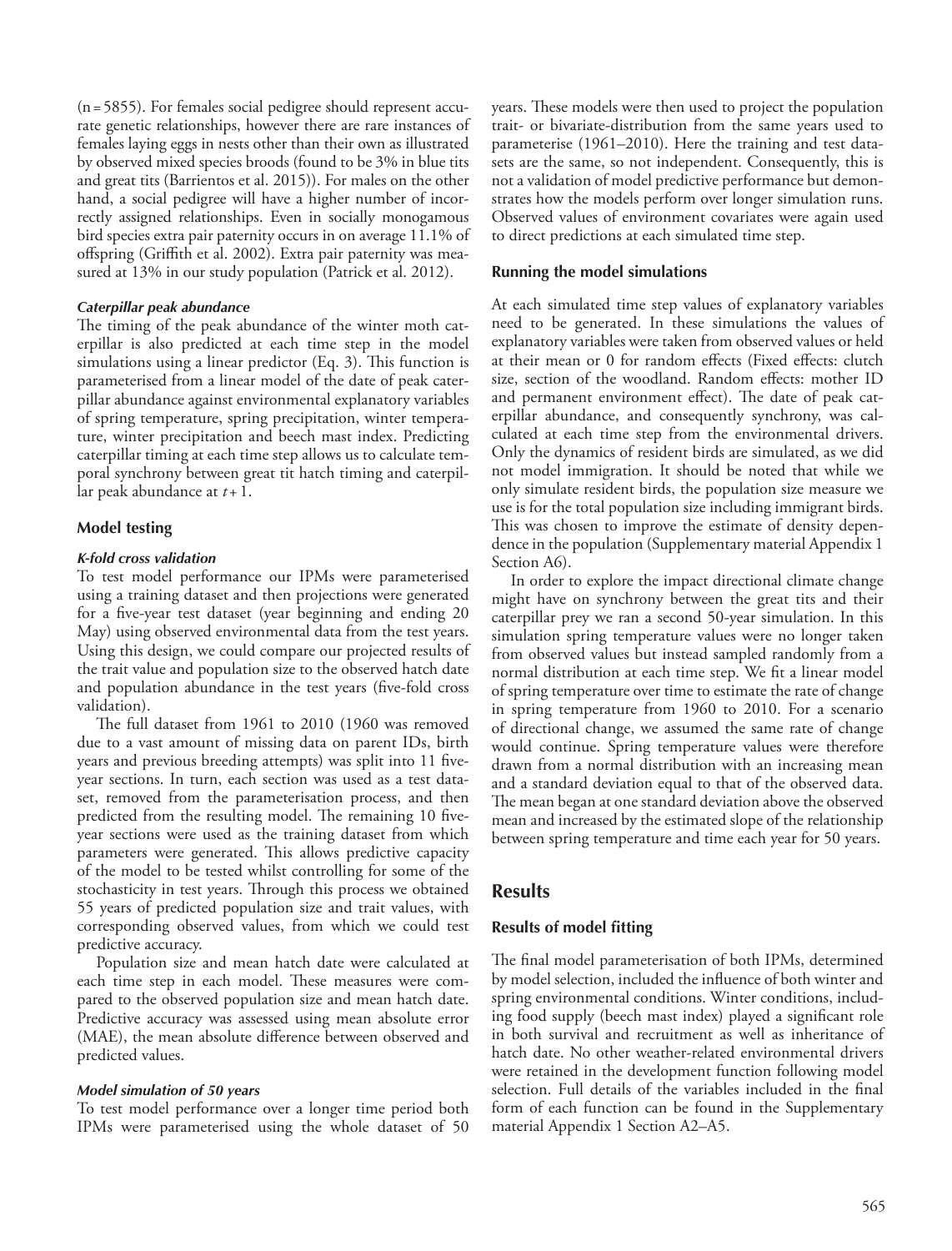

Figure 1. Projected population size and mean hatch dates, generated from K-fold cross validation. For each panel observed values are indicated by the grey line. Panels a and b show projections of the quantitative genetic IPM, c and d show projections of the standard IPM. Trajectories do not converge every five years because the observed initial conditions of each cross-validation simulation are not plotted. Plotting is restricted to projected years.

# **Can adding quantitative genetic inheritance to an IPM improve projections?**

Both the standard IPM and quantitative genetic IPM reproduce the trait, mean hatch date, dynamics well (Fig. 1). The MAE is only three days for each method, when rounded to nearest whole day. There is no difference in accuracy of mean hatch date prediction between the two IPMs. The ability to accurately predict phenological change is equally high for both models. The same is true for population dynamics. While neither IPM fully reproduces the observed population dynamics, they are both equally accurate. There is a systematic accuracy error, with predictions almost always being lower than observed population numbers (Table 2).

Figure 2 shows the projected population dynamics and mean hatch date values for a single model simulation of 50 years (parameterised from the whole dataset). The under-prediction of population dynamics is emphasised when predictions are generated over a 50-year, rather than 5-year, period (Fig. 2). When predictions are generated from a model parameterised on the whole 50-year dataset and predict back observed values in those years (non-independent test and training datasets) the predicted mean hatch dates still match the observations as well as for shorter projection runs.

Table 2. Discrepancy between simulated results and observed values, average across all K-fold cross validation predictions. Mean absolute error (MAE) for population size and trait values (hatch date) for the two IPMs rounded to nearest whole number.

|                          | MAF             |           |  |
|--------------------------|-----------------|-----------|--|
| Model                    | Population size | Phenology |  |
| Standard IPM             | 64              |           |  |
| Quantitative genetic IPM | 64              |           |  |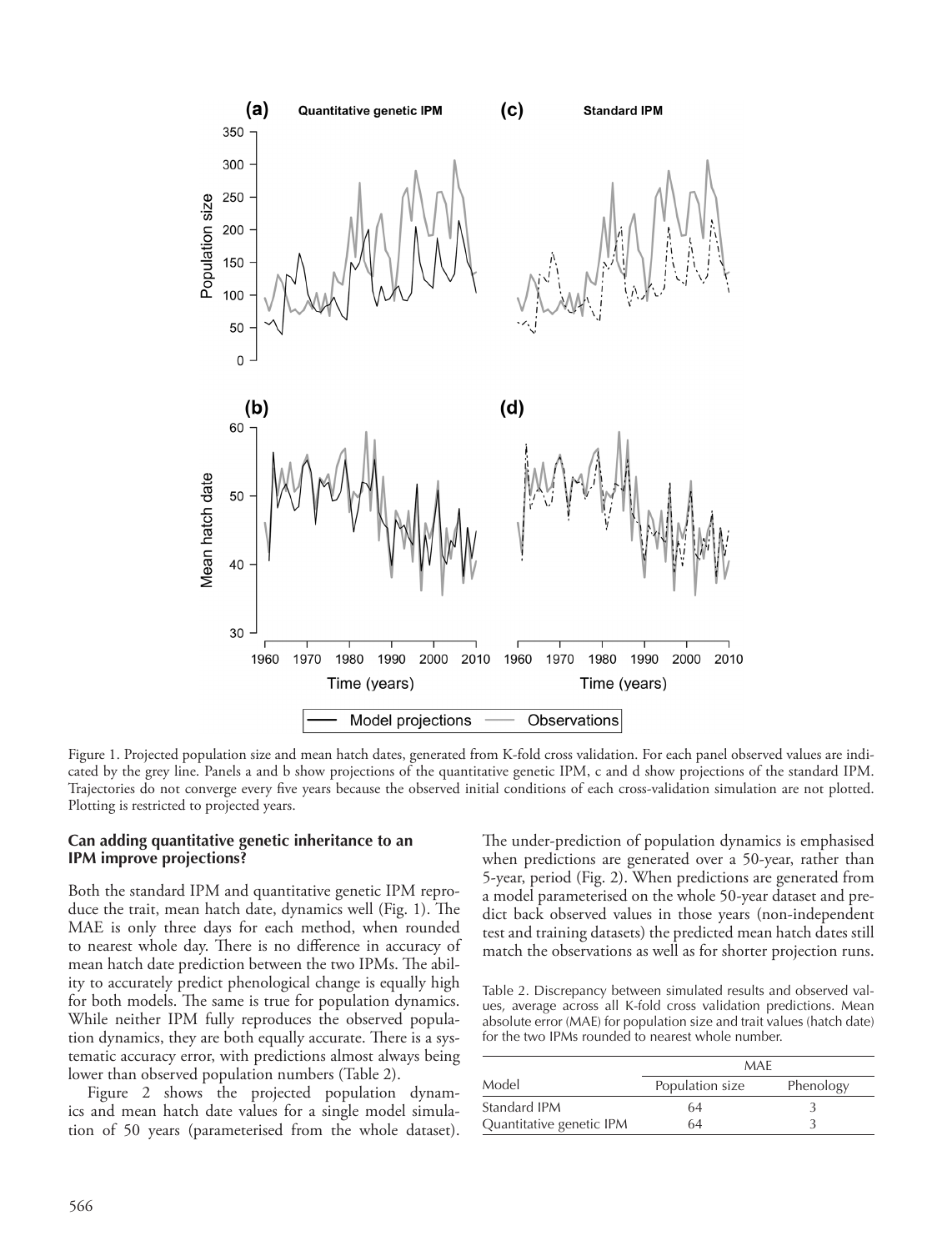

Figure 2. Projected population size and mean trait values for all 50 years of our study, from a single parameterisation. For each panel observed values are indicated by the grey line. Panels a and b show projections of the quantitative genetic IPM, c and d show projections of the standard IPM.

However, the discrepancy between the predicted population size and observed increases (Table 3), the difference between the two IPMs remains small but increases to two individuals. The capturing of the population dynamics is not improved by using resident population size (Supplementary material Appendix 1 Section A6).

# **What are the contributions of micro-evolution and plasticity to phenological change?**

In the standard IPM, it is primarily plasticity that is driving phenological change. This can be seen in the Supplementary material Appendix 1 Fig. A4, as the contribution from the mother's hatch date to variation in the offspring hatch date is substantially lower than the contribution from environmental effects. Using the quantitative genetic IPM, we can explicitly track the contribution of micro-evolution and plasticity. When we do this, we show that plasticity is again the predominant driver of phenological change in this population (Fig. 3). Micro-evolution, represented by changes in the mean breeding value, does occur, but is an order of magnitude lower than the contribution of phenotypic plasticity. If we quantify the directional change in breeding value and environmental component of the phenotype by using a linear model of each component against time, the slopes are −0.14 for the environmental component and −0.01 for the genetic component.

Table 3. Discrepancy between simulated results and observed values for 50-year simulation. Mean absolute error (MAE) for population size and trait values (hatch date) for the two IPMs rounded to nearest whole number.

|                          | MAF             |           |  |
|--------------------------|-----------------|-----------|--|
| Model                    | Population size | Phenology |  |
| Standard IPM             | 101             |           |  |
| Quantitative genetic IPM | 103             |           |  |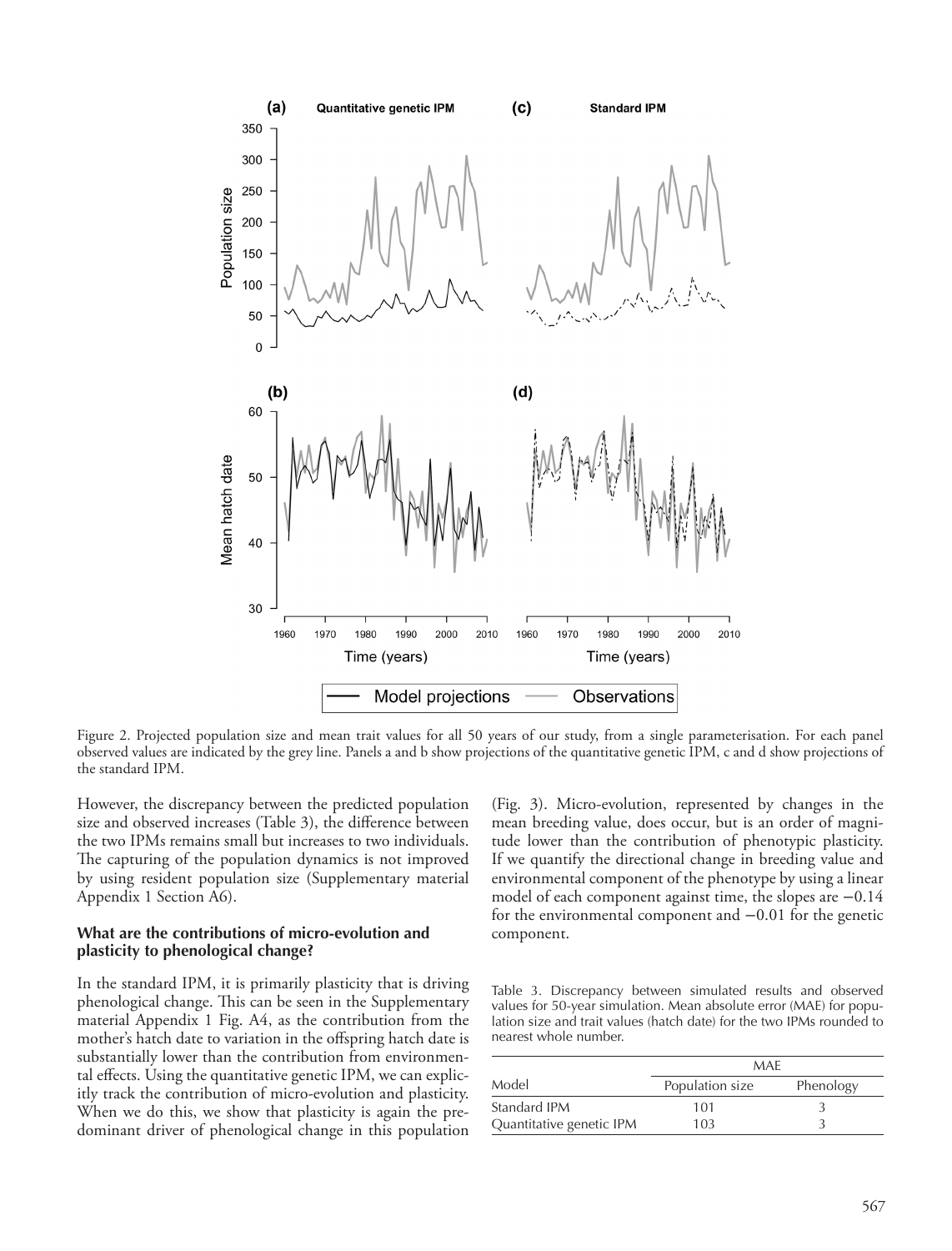



Figure 3. The environmental and genetic component of the phenotype during a 50-year simulation based on observed weather values. Purple indicates the environmental component and orange the genetic component of the phenotype (hatch date).

# **Can phenological synchrony be retained under directional environmental change?**

Under directional change in spring temperature, we see a gradual loss of optimal synchrony coupled with a decline in population size (Fig. 4). Over the course of the simulation the mean synchrony moves steadily closer to 0 and further from the optimum of −13 days, i.e. great tits hatch closer to the time of peak caterpillar abundance the further into the future we project. This is despite both great tits and caterpillars using the same cue for phenology in this model and experiencing the same environmental change. Directional change in phenology is generated in this simulation by both plasticity and micro-evolution. Both components of the phenotype advance, leading to earlier hatch dates. However, this advance is not as fast as that of the caterpillar prey. Despite steady population declines (Fig. 4) and increased selection for earlier laying, micro-evolution was not sufficient to retain matching between the two trophic levels in our model.

# **Discussion**

The final model parameterisation of both IPMs included the influence of both winter and spring environmental conditions. Winter conditions, including food supply (beech mast index) played a significant role in both survival and recruitment as well as inheritance of hatch date. The role of winter conditions confirms previous work suggesting a key role

Figure 4. Population size and synchrony trends under directional change in spring temperature.

of winter conditions on overwinter survival for both adults and first year birds (Van Balen 1980). It also highlights the importance of considering cross-season environmental influences on demography rather than focussing only on a single environmental driver (Reed et al. 2013). Our statistical analyses of the drivers of phenological change (here development) also supported previous work indicating that breeding phenology is primarily driven by spring conditions (Perrins 1965, Husby et al. 2010).

Further to the environmental drivers included in our models, we also found a quadratic effect of synchrony with caterpillar prey on reproductive success and survival. This is what we would expect from mismatch theory (Cushing 1969, Johansson et al. 2015) and previous work looking at hatch date synchrony (Simmonds et al. 2017), both breeding too early or too late reduces reproductive success and female survival. We would expect both of these effects due to mismatch reducing the amount of food available to chicks and increasing stress on females. This effect was not incorporated into previous models (Childs et al. 2016), because they modelled synchrony as a focal trait rather than a covariate.

It should be noted that our choice of a single sex model could have an impact on the predicted results. Restricting a model to one sex results in any sex specific differences in offspring recruitment being ignored. If the sex ratio of recruits varies between years based on environmental conditions (as discussed in Oddie 2000) then this could lead to over or underestimations of population size. Based on previous analyses (Oddie 2000), which did not find significant sex differences in recruitment in great tits and the dominating role of females in egg laying, these should not have a large effect in this population. However, potential sex biases should be considered when applying these methods to other species and populations.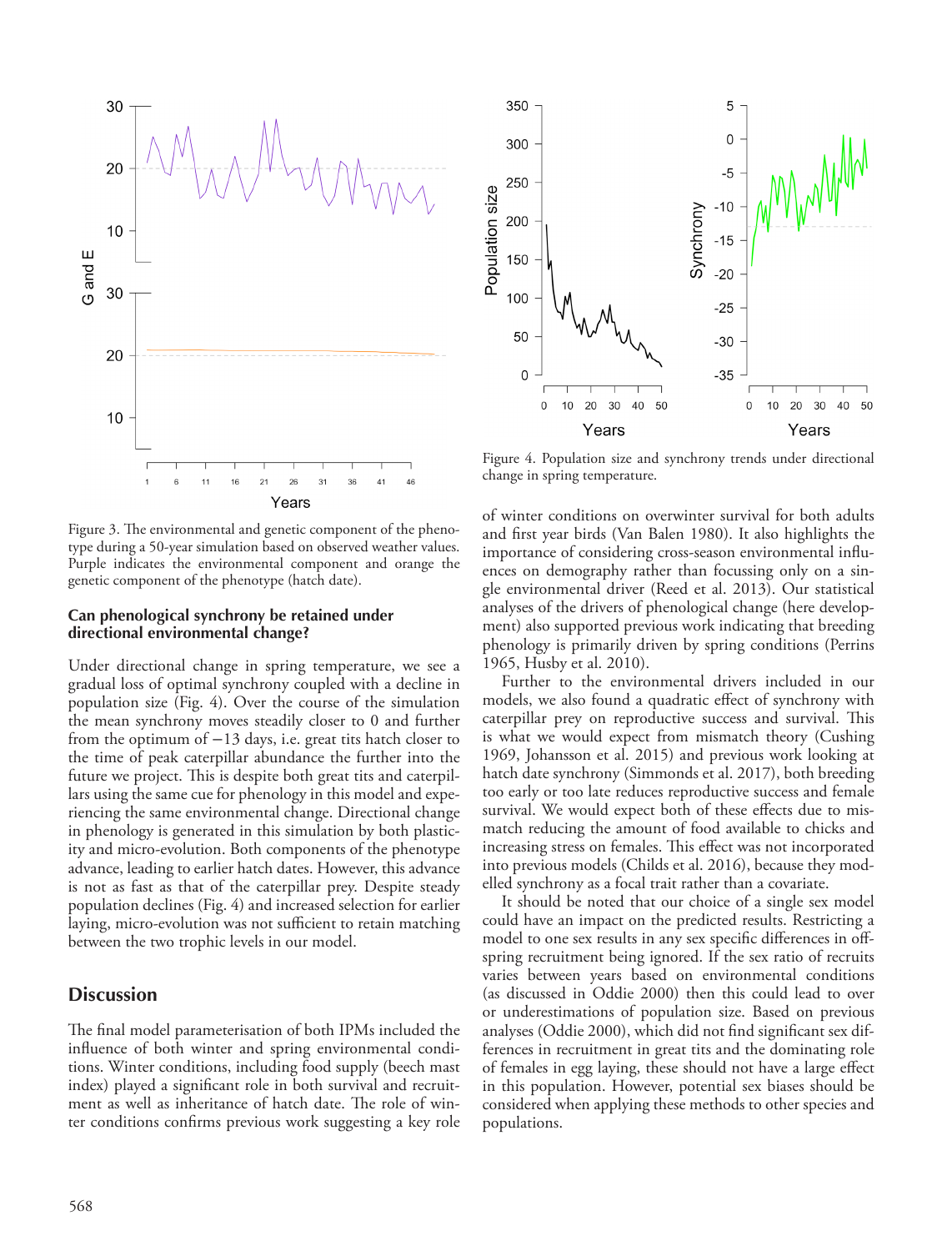The two constructions of IPM we test here were able to accurately reproduce the dynamics of the mean hatch date for the study population. Projections of phenological change had average error of lower than the standard deviation of the data (approx. seven days), even when run across 50 years. However, they also both showed a systematic under prediction of population size. This is could be driven by several, non-mutually exclusive factors. The first is a failure of the statistical analyses that parameterise the fundamental functions to capture the true form of population dynamics. This could be due to a lack of inclusion of secular trends in survival or reproductive rates. We did not include secular trends in these models but a steady increase in population size across the study period. We trialled the final survival and recruitment models with a fixed linear effect of time rather instead of a random effect, to quantify the secular trend in these demographic rates. The estimate for a secular trend in survival was not statistically significant  $(EST = 0.006, SE = 0.004)$  but we did a statistically significant the effect of time on recruitment  $(EST = 0.176, SE = 0.037, estimate for time scaled by$ subtracting mean year and dividing by the standard deviation). This suggests there is a temporal trend in recruitment that our current environmental drivers do not capture. There could also be some stochastic temporal variation in survival that we did not capture in our models, due to a lack of a temporal random effect. The absence of congruence between model predictions and observed population dynamics could also stem from non-linear density dependence acting in this system that we do not account for in our linear models. A final potential factor is an inability to correctly model immigrants to the population (Plard et al. 2019). In these models we only include immigrants as a fixed addition relative to the projected resident population size. In reality the proportion of immigrants varies annually, this could alter the strength of density dependence in our model differently to reality.

Despite both IPMs having systematic error in projected population size, the accuracy of the two IPMs was virtually identical. The maximum deviation was two individuals. This close similarity is unsurprising as only the inheritance functions differ between the two models. This suggests that incorporating the ability of the focal trait to evolve, through changes in *G* as a result of survival and recruitment, does not reduce accuracy of projections of population dynamics. In addition, despite a difference in mean projected phenology on an interannual (time step by time step) scale, the MAE in phenology projection between the two models remains the same. On average, across all years predicted, the difference between projected phenology and observed is the same for the standard and quantitative genetic IPM even though interannual projections of mean phenology are not. Both model constructions capture the phenological change with good accuracy even in simulations covering several decades, this suggests that our fundamental functions have captured the drivers of hatch date well, but have not fully captured population dynamics.

Our finding that the projected mean hatch date remains consistent whether you include evolution (quantitative

genetic IPM) or not (standard IPM) suggests either that the mode of inheritance included in the model does not make a substantial difference to the capturing of trait dynamics or that trait heritability is low or that selection is weak. Any of these causes could result in the observed patterns. There is a strong influence of phenotypic plasticity on phenological change. Previous work has found that phenotypic plasticity is the primary driver of phenological change for the great tit (Charmantier et al. 2008, Chevin et al. 2010, Charmantier and Gienapp 2014, Chevin and Lande 2015). Evolution has been assumed to play a substantially smaller role in this species (Vedder et al. 2013, Charmantier and Gienapp 2014, Gienapp et al. 2014). This is further supported by the Supplementary material Appendix 1 Fig. A4, which demonstrates that the variation in hatch dates of the offspring contributed by the mother hatch date is considerably lower than that contributed by environmental variables. In addition, Fig. 3 shows that the contribution of micro-evolution, while directional, is an order of magnitude lower than that of plasticity. This indicates that the phenotype is primarily controlled by environmental conditions rather than additive genetic effects. Indeed, a model without any inheritance might still capture the phenotypic change well. From other work on phenology, we would expect micro-evolution to play an important role (Caro et al. 2013) in tandem to a key role of plasticity, with plasticity dominating interannual variation but evolution playing a more important directional role on longer timescales. It seems from the current results that micro-evolution will not be sufficiently rapid in the study population to achieve this.

For our study population from Wytham Woods, including evolution of hatching phenology in IPM led to equal accuracy in population size predictions and retained good accuracy in phenological predictions. When coupled with the ability to explicitly investigate the roles of micro-evolutionary and plastic change, the extended IPM we test here offers a strong potential to give insights into phenological change (and change in other plastic traits). Despite the increased complexity of this model, there does not seem to be a cost in terms of predictive performance. In contrast, by using this new framework it is possible to disentangle the contribution of phenotypic plasticity and micro-evolution to trait change, whilst maintaining the same accuracy of projected population dynamics.

Under directional change in spring temperatures, plasticity alone was not sufficient to keep pace with the environmental change (Fig. 4). Even when combined with some evolutionary change (Fig. 3), great tit hatch dates still did not advance sufficiently to maintain synchrony with their caterpillar prey. The change we induced here was at the same rate as the observed data but did reach into novel conditions. The different rates of response across trophic levels, even when responding to the same cue, have been suggested as inherent (Gienapp et al. 2014). This is supported by our results, which show caterpillars advancing more rapidly than their great tit predators, creating selection for earlier phenology in great tits. However, selection pressures do not seem to produce an evolutionary response fast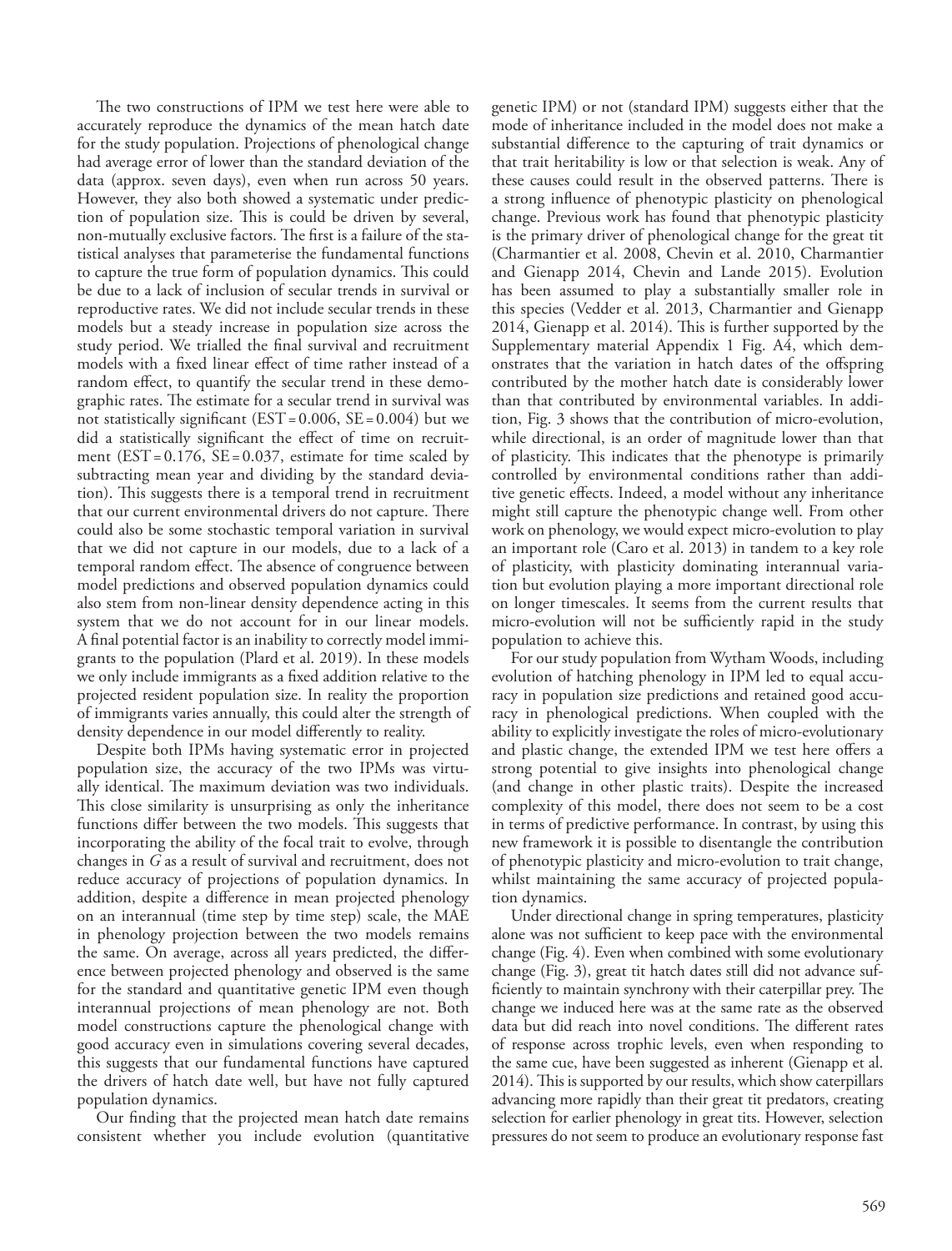enough to match the environmental change. This could indicate that mismatch is inevitable in the face of future environmental change, however, the current results present the effects of a gradual change in spring temperature in isolation. In reality, multiple environmental conditions change at once, which could have different impacts on various demographic rates and therefore buffer populations from the negative impacts of a single driver. Further studies should consider change in multiple drivers preferably directed by predictions of future weather from climate models.

We demonstrated the first empirical example of a new IPM framework, detailing how such frameworks can be applied to real biological populations and tested its predictive ability compared to a standard IPM. The procedures outlined here can be easily applied to other systems. By including environmental drivers from across different seasons and considering their influence on both phenology and demographic rates (survival and recruitment) this kind of population model has potential to dig into the role of phenological change in population dynamics. Considering all key demographic processes together is essential to move from individual fitness to population level consequences, which has been rarely achieved in phenological research. The models analysed here provide an excellent opportunity to achieve this.

# **Data accessibility**

The data and code used for this study is freely available as supplementary files and on at the Github repository (<https://github. com/emilygsimmonds/Evolutionarily\_Explicity\_IPM>).

*Acknowledgements* – We are grateful to all of the Wytham fieldworkers who collected population census data on the Wytham great tits. *Funding* – This work was supported by NERC grant NE/K006274/1 to Ben Sheldon.

*Author contributions* – EGS led the design, analyses and writing of this manuscript, with substantial contribution from TC. EGS, EFC and BCS have all contributed to data collection and management. EFC and BCS provided feedback on the methodological approaches and results of the analysis. All authors gave final approval for publication.

*Permits* – Permits to handle our study animals are given by the British Trust for Ornithology (BTO).

# **References**

- Bailey, L. D. and De Pol, M. Van 2016. Climwin: an R toolbox for climate window analysis. – PLoS One 11(12): e0167980
- Barrientos, R. et al. 2015. Facultative interspecific brood parasitism in tits: a last resort to coping with nest-hole shortage. – Behav. Ecol. Sociobiol. 69: 1603–1615.
- Bennett, N. L. et al. 2015. Geographic mosaics of phenology, host preference, adult size and microhabitat choice predict butterfly resilience to climate warming. – Oikos 124: 41–53.
- Both, C. and Visser, M. E. 2005. The effect of climate change on the correlation between avian life-history traits. – Global Change Biol. 11: 1606–1613.
- Both, C. et al. 2004. Large-scale geographical variation confirms that climate change causes birds to lay earlier. – Proc. Biol. Sci. 271: 1657–1662.
- Both, C. et al. 2009. Climate change and unequal phenological changes across four trophic levels: constraints or adaptations? – J. Anim. Ecol. 78: 73–83.
- Caro, S. P. et al. 2013. Is microevolution the only emergency exit in a warming world? Temperature influences egg laying but not its underlying mechanisms in great tits. – Gen. Comp. Endocrinol. 190: 164–169.
- Charmantier, A. and Gienapp, P. 2014. Climate change and timing of avian breeding and migration: evolutionary versus plastic changes. – Evol. Appl. 7: 15–28.
- Charmantier, A. et al. 2008. Adaptive phenotypic plasticity in response to climate change in a wild bird population. – Science 320: 800–803.
- Chevin, L.-M. and Lande, R. 2015. Evolution of environmental cues for phenotypic plasticity. – Evolution 69: 2767–2775.
- Chevin, L.-M. et al. 2010. Adaptation, plasticity and extinction in a changing environment: towards a predictive theory. – PLoS Biol. 8(4): e1000357.
- Childs, D. Z. et al. 2016. The evolution of labile traits in sex- and age-structured populations. – J. Anim. Ecol. 85: 329–342.
- Cleland, E. E. et al. 2007. Shifting plant phenology in response to global change. – Trends Ecol. Evol. 22: 357–365.
- Coulson, T. et al. 2011. Modeling effects of environmental change of wolf population dynamics, trait evolution and life history. – Science 334: 1275–1279.
- Coulson, T. et al. 2017. Modeling adaptive and non-adaptive responses of populations to environmental change. – Am. Nat. 190: 313–336.
- Crick, H. et al. 1997. UK birds are laying eggs earlier. Nature 388: 526.
- Culina, A. et al. 2015. Evidence of a link between survival and pair fidelity across multiple tit populations. – J. Avian Biol. 46: 507–515.
- Cushing, D. H. 1969. The regularity of the spawning season of some fishes. – J. Conseil Int. l'Exploration de la Mer 33: 81–97.
- Durant, J. M. et al. 2007. Climate and the match or mismatch between predator requirements and resource availability. – Clim. Res. 33: 271–283.
- Easterling, M. R. et al. 2000. Size-specific sensitivity: applying a new structured population model. – Ecology 81: 694–708.
- Gallinat, A. S. et al. 2015. Autumn, the neglected season in climate change research. – Trends Ecol. Evol. 30: 169–176.
- Germain, R. R. et al. 2016. Direct and indirect genetic and finescale location effects on breeding date in song sparrows. – J. Anim. Ecol. 85: 1613–1624.
- Gienapp, P. et al. 2014. Why climate change will invariably alter selection pressures on phenology. – Proc. R. Soc. B 281: 20141611.
- Griffith, S. C. et al. 2002. Extra pair paternity in birds: a review of interspecific variation and adaptive function. – Mol. Ecol. 11: 2195–2212.
- Grøtan, V. et al. 2009. Spatial and temporal variation in the relative contribution of density dependence, climate variation and migration to fluctuations in the size of great tit populations. – J. Anim. Ecol. 78: 447–459.
- Hinks, A. E. et al. 2015. Scale-dependent phenological synchrony between songbirds and their caterpillar food source. – Am. Nat. 186: 84–97.